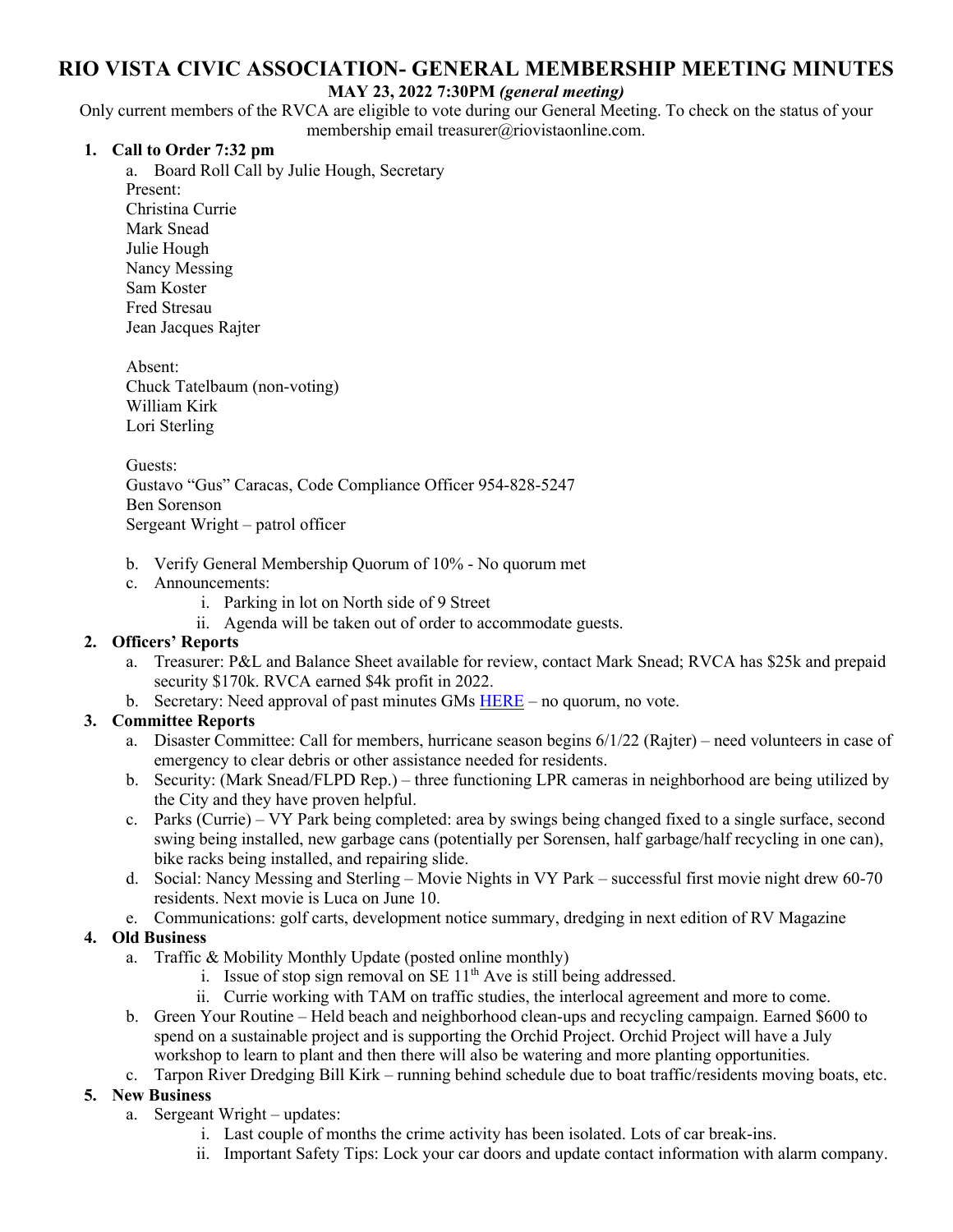## **RIO VISTA CIVIC ASSOCIATION- GENERAL MEMBERSHIP MEETING MINUTES**

- b. Commissioner Ben Sorensen- Updates:
	- i. EMS substation #88 will be under construction 2023 with an estimated move-in date for the EMS/paramedics/firefighters. Will fix response times in RV; currently very slow response times in neighborhood. Sorensen is also working with a developer on a public/private investment for another EMS substation off of Las Olas.
	- ii. Seawall surface painting to occur in June, weather permitting.
	- iii. Working on Ponce pavement repairs.
	- iv.  $9<sup>th</sup>$  avenue one-way, Stresau is working on landscaping plan with city and Currie working with TAM to see if there is anything else that can be done such as putting up a rail.
	- v. Alleyway clean up next to cemetery date scheduled for a walk-through to determine the scope, but minor cleanup and plan to keep the natural setting.
	- vi. Complaint from resident that trees on property at bottom of  $9<sup>th</sup>$  avenue bridge block ability to see. Sorensen is looking into it.
	- vii. The flashing speed limit sign on 9<sup>th</sup> avenue is helping slow down drivers coming off the bridge.
	- viii. Another complaint about debris from sewage/construction Sorensen looking into debris cleanup where it piled up from turbidity curtain.
	- ix. Police station contract being finalized, hope to have new building within three years.
	- x. 911 issues City exploring the cost to have its own system apart from the County system.
	- xi. Undergrounding application submitted. Only one other neighborhood has been successful, but it took 10 years from application to ground breaking, which is occurring later this year.
		- 1. Requires application (completed)
		- 2. Engineering from City and FP&L
		- 3. Requires 70% of voter approval
		- 4. Requires transformer boxes every 2-3 houses
	- xii. Golf carts must be licensed, registered, and driven only by licensed drivers.
	- xiii. Weapons it is illegal to discharge a weapon of any kind in the City of Fort Lauderdale including beebee guns, air guns, to kill iguanas, etc. Call emergency line if you see a gun, non-emergency line for pellets, beebees, etc. 954-764-HELP.
- c. Code Enforcement Currently 22 compliance cases for RV, 8 going to special magistrate. Q's submitted on: vacation rentals, frequency of circulation, light pollution.
	- i. Swales homeowners have to maintain; they are for water run-off. They do have a public right of way for use for a temporary time (walking, short term parking, etc.).
	- ii. Sidewalks
		- 1. Blocking sidewalks homeowners supposed to park in "designated" property parking spaces, which does not include sidewalk area. Again, would have to complain about a particular homeowner. Same with swale.
		- 2. If you want a "No Parking" sign you can request it on your property, but that means no parking for everyone including the homeowner.
		- 3. Maintaining sidewalks homeowners are responsible for maintaining sidewalks, but Code has to receive a complaint to initiate a case.
	- iii. Airbnb/short term rentals work with Code on these complaints to alleviate noise issues, etc.
	- iv. Complaints require complainant to leave their name and address. Sorensen says he will use his name if he sees the issue and the homeowner doesn't want to complain.
- d. Email update from L. Fisher: *We attended a meeting today at which Ben Rogers and Lisa Marie Glover from the City's Transportation and Mobility Department were also present, and we had the opportunity to briefly discuss this subject. At the moment, we do not have a request from the City to reacquire its original jurisdiction for the subject intersections on SE 11 Avenue or the entire Rio Vista Neighborhood as a whole, but it is my understanding from this morning's conversation that the City prefers for the City and County to mutually update the Traffic Engineering Agreement (TEA) to the newer, more comprehensive form of the agreement before any transfers of traffic control authority occur. The City would have to plan and budget for the 24/7 operational needs required to accept back traffic control jurisdiction and maintenance for any areas of significance. Therefore, it would make sense to move forward with updating the interlocal agreement and incorporating any changes of jurisdiction into the new agreement at that time, as the subject stop signs are not the only locations at issue. County staff is currently in the process of drafting new articles to the latest version of the agreement (the version that so far only the City of Cooper City has*